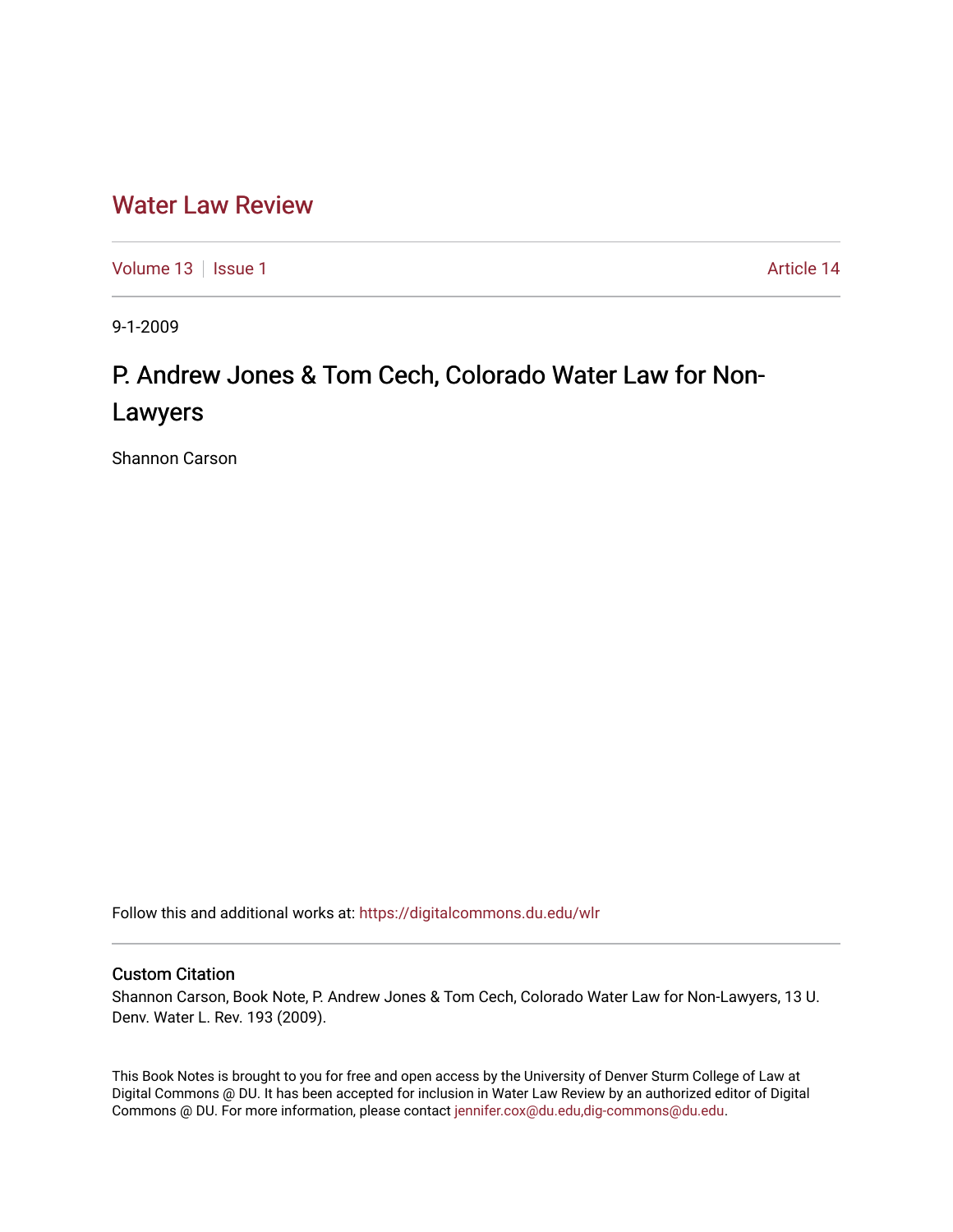Powell details the upside and downside of these alternatives, especially comparing costs and efficiency.

The sixteenth chapter, *Let People in the Future Worry about It,* amplifies Powell's belief that change needs to happen now. Powell discusses the problems of silt and salt, compromising reservoirs, dams, and the water quality of the Colorado River. He discusses the burden of repairing dams and keeping them functional. Powell also writes of dams being a short-term solution that eventually must fail. Powell bases his assertions of failure on the problem of silt, which is the most prevalent culprit to the downfall of dams. Powell notes that few solutions exist to combat silt. According to Powell. flushing muddy water through According to Powell, flushing muddy water through openings in a dam may be a solution, but this would not affect any silt below the level of the hydraulic generators. Thus, the most obvious strategy is to dredge the sediment. However, with a lake the size of Lake Powell, the author estimates that 120,000 tons of silt would need dredging each day, and there is no place to hold this dredge even if the actual feasibility of a project of this magnitude were not an issue in itself.

In the seventeenth chapter, *A Hundred Green Lagoons,* Powell further depicts gloom, especially for wildlife, as the Colorado River Compact becomes unworkable and Lake Powell dries up. Changes are necessary, but past failures in rebuilding and sustaining dams leaves Powell with little hope that the West can sustain itself by staying on the path it carved out years ago.

The fifth part of the book, *River of Tomorrow,* contains the last two chapters, *River of Law,* and *The West Against Itself.* These chapters further discuss the breakdown of the Colorado River Compact. Powell provides a detailed vision of the West if it continues on its current path. Powell ends by discussing the changes in society over the last several decades, and how water adaptation to a new, man-made climatology is the only hope for the future of the West.

*Dead Pool* vividly portrays the history in developing the West and the water needed to sustain it. It gives a glimpse into the future of water law in the Southwest, and focuses on how past decisions of the government may have grave, unintended consequences in the future.

*Chris McNicholas*

#### **P. Andrew Jones & Tom Cech, Colorado Water Law for Non-**

**Lawyers,** University Press of Colorado **(2009); 276 pp; \$26.95; ISBN 9780870819506;** soft cover.

In *Colorado Water Law for Non-Lawyers,* P. Andrew Jones and Tom Cech direct their discussion of Colorado water law towards nonlawyers, effectively explaining the state's complex water allocation scheme. The book is more thorough than most materials now available to the general pubic, but less detailed than a traditional textbook. Each chapter describes a specific aspect of Colorado water law, providing the reader with a basic understanding of all elements of Colorado's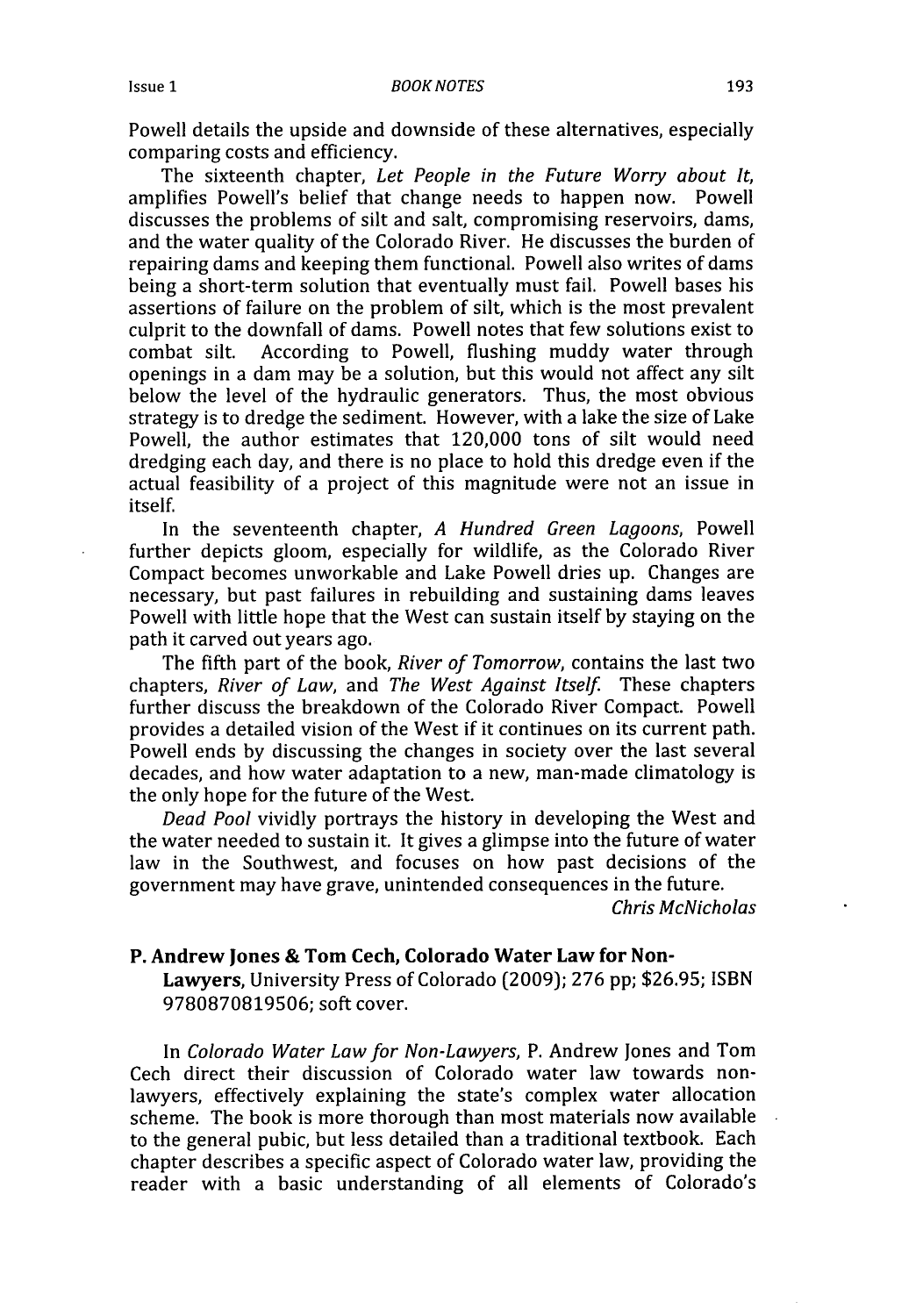allocation system. To accomplish this goal, the book describes Colorado's history with water, ranging from the Anasazis, the first residents to irrigate using Colorado water, to the current population's multiple uses. The book also discusses why Colorado water law exists in its current state, directing the reader toward understanding the overall water process.

Chapter One, Colorado Climate, Geology, and *Hydrology,* introduces the reader to the climate, topography, hydrology, and geology of the state. These natural attributes determine the water patterns in the state and are partially responsible for the development of Colorado's water law. Because of the varying topography, rain and snowfall amounts are extremely variable. Additionally, the state's sunny climate and high elevation create significant evaporation rates, presenting many challenges to water users. These challenges compelled the creation of a unique water law system.

Chapter Two, *Early Water Use and Development,* presents Colorado's historic cultures and their water uses. The first known inhabitants of Colorado were nomadic, but centered many activities, such as religious ceremonies and trading, next to streams. Eventually, groups gave up nomadic life and began to farm, settling near water sources. The Anasazis first built ditches, diverted water, and constructed a reservoir, now known as "Mummy Lake." Subsequent settlers failed to complete irrigation projects. Irrigation success finally came during the Colorado gold rush in 1859. As a result of the growing mining industry, the population grew and agriculture became inevitable. Necessity drove settlers to divert water and build irrigation ditches.

Chapter Three, *Water Law Basics,* describes the fundamental principles of the riparian system of water allocation and explains why Colorado departed from this system to one of prior appropriation. The riparian system dates back to the Roman Empire and allocates water rights to the land adjoining the stream. The landowner has a usufructuary right to use a reasonable amount of water, as long as the user does not injure other landowners. However, because water is scarce in the West and miners required large quantities of running water, the principles of the Riparian Doctrine could not support Colorado's water needs. Thus, frontier justice developed the Prior Appropriation Doctrine"first in time, first in right." Under this doctrine, the law viewed a water right separately from a mining claim, and judges established a priority list for each stream in their jurisdiction. Thus, miners gained economic certainty and had an incentive to develop large-scale mining projects.

Chapter Four, *Introduction to Federal and Interstate Issues,* details water sharing between the states. The federal government gave each state control. over all waters within the state, allowing each state the autonomy to implement a method of water administration that best suites the needs of the state. In Colorado, which has the strictest form of prior appropriation, even the federal government must have an adjudicated decree to divert water and cannot take water out of priority. However, two exceptions apply: (1) the federal government can reserve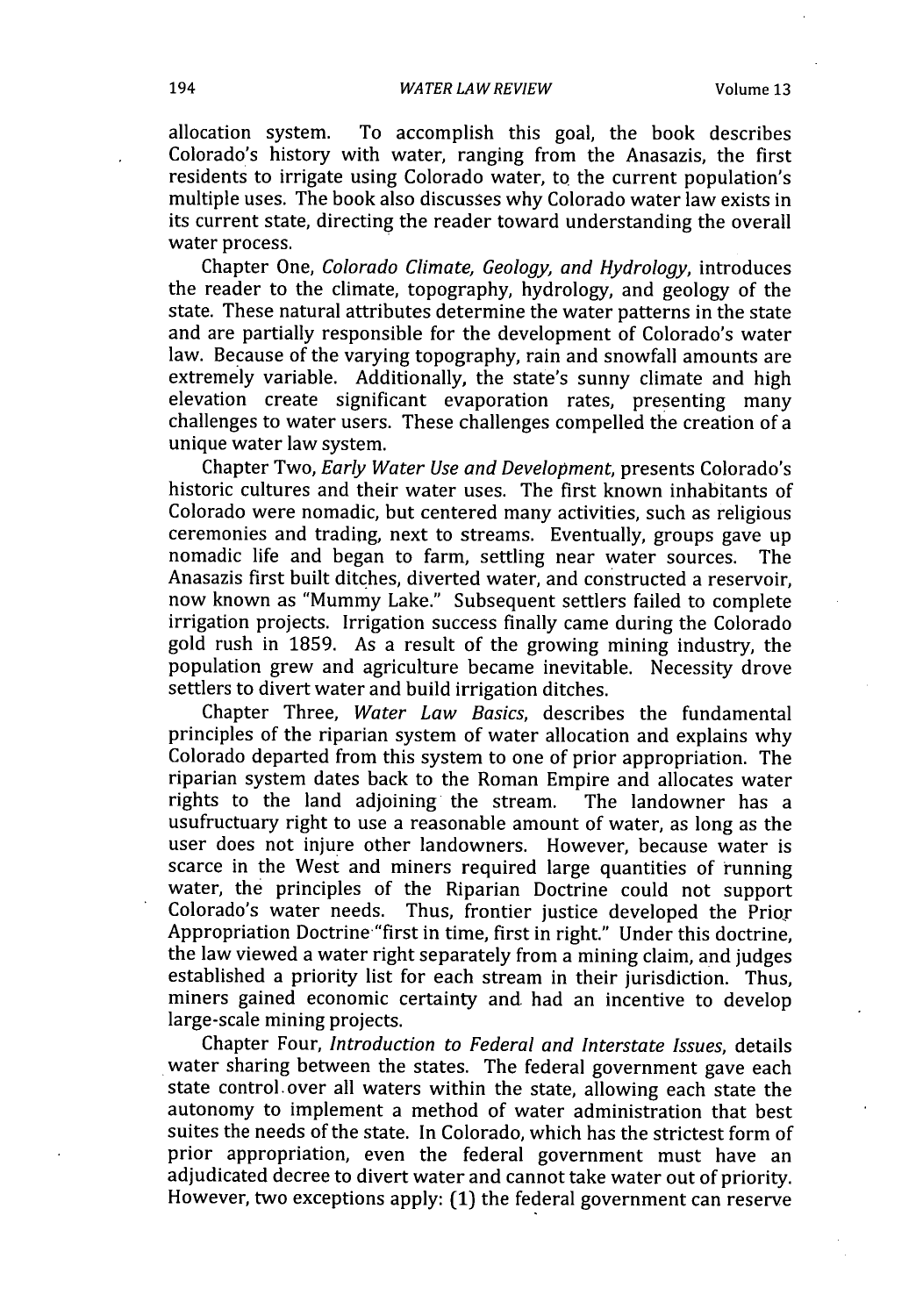#### *BOOK NOTES*

water rights on federal land, and (2) federal agencies can control water uses under the Endangered Species Act and the Clean Water Act. When disputes between states arise, the states can bring the case to the United States Supreme Court to rule using equitable apportionment, a balancing doctrine. The United States Supreme Court, however, has resolved very few of these disputes, so there is little precedent, and a large degree of uncertainty in the outcomes. Thus, states typically resolve their disputes with negotiations and binding compacts.

Colorado law divides water into four distinct categories: (1) tributary water; (2) non-tributary and not non-tributary water; (3) designated groundwater; and (4) exempt wells. The law presumes all water to be tributary water, water connected to and contributing to a natural stream. The other three categories are exceptions to the general presumption. Chapter Five, *Tributary Water,* details this category of water, which includes flowing streams and alluvial aquifers. Gaps in the sedimentary material of alluvial aquifers allow water to eventually seep back into the stream, so all tributary water connects to a flowing stream.

The Water Rights Determination and Administration Act of 1969 ("1969 Act") governs tributary water allocation according to strict prior appropriation principles. The 1969 Act created seven water divisions, a court system devoted to solely to water issues, and a process to establish a water right. The process begins when a water right seeker applies for a permit and decree with the court. Next, the court publishes the application in a local newspaper and a water court résumé, giving interested parties the ability to object. A water court referee evaluates the claim and makes a non-binding recommendation to a water judge. A party can object to the recommendation and request a complete trial. Typically, a referee will review simple, noncontested cases, and the parties will request complicated matters be sent directly to a judge.

For a water right to have value, the permit-holder must have a decree because the decree gives the owner a priority date. To establish a tributary water right, a water right owner must divert the water and put that water to beneficial use. Recently, many issues have arisen surrounding perfection of a water right: (1) whether a water user must actually divert the water or if the user can use the water instream; (2) whether the government should allow the creation of instream flow water rights to sustain fish and wildlife population; and (3) whether an uncertain future use can sometimes be a beneficial use. Additionally, because water rights are property interests, owners can change the type of water use and the point of diversion, with a limitation that the new user cannot injure another water right. The new user must divert the same amount of water and return the same amount of non-consumptive water back into the stream.

A final tributary issue deals with pumping wells. Until the 1960s, Colorado did not regulate alluvial wells because geologists did not understand the connection between wells and flowing streams. The 1969 Act required that water courts adjudicate these wells according to tributary water principals. The 1969 Act also permitted an augmentation plan so well owners could continue to divert if they could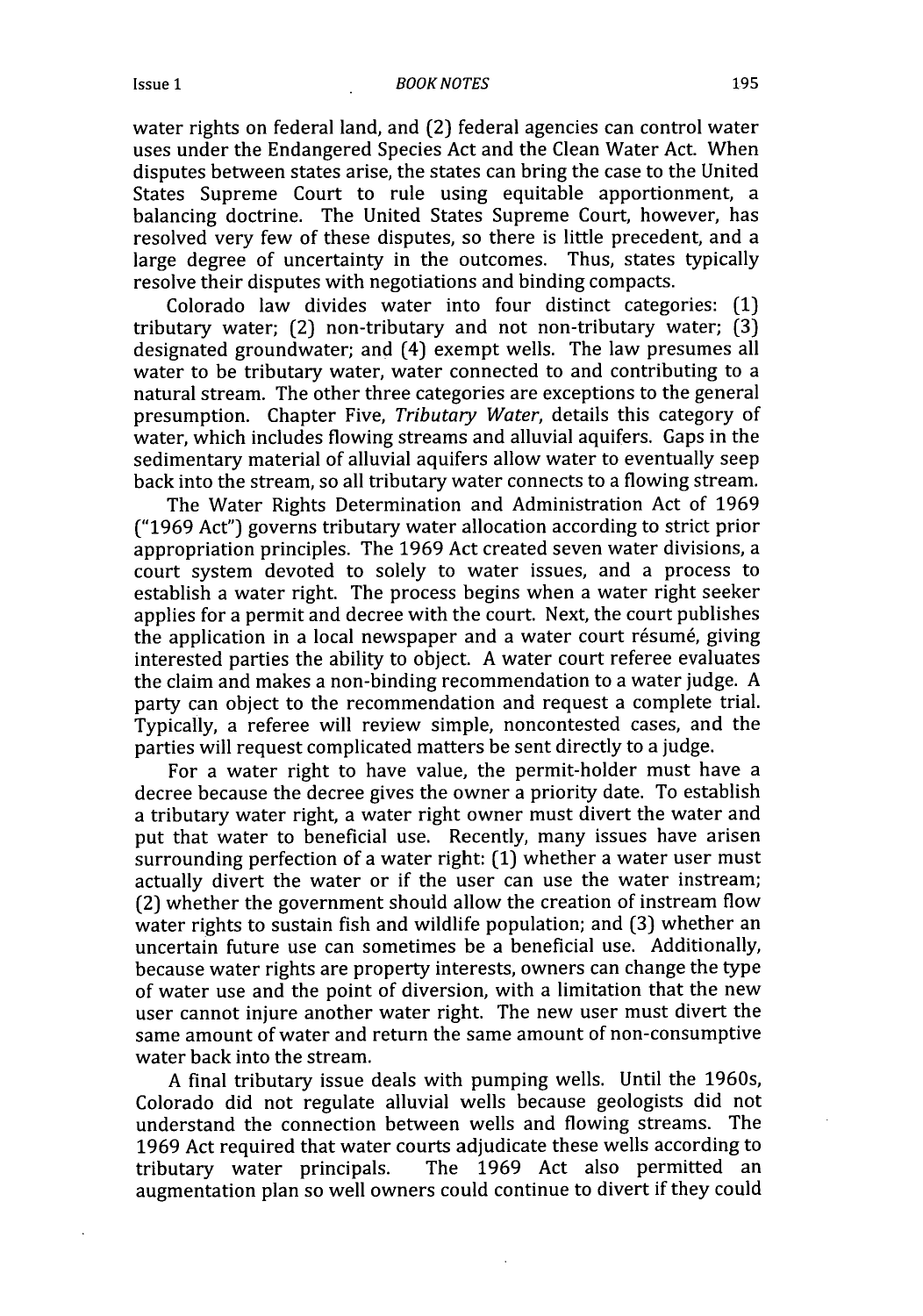find ways to add water to the river. Owners can find extra water by engaging in leases, buying senior rights, or building storage vessels.

Chapter Six, *Non-Tributary and Not Non-Tributary Groundwater,* discusses the waters in confined aquifers. Water users must employ drills and wells to access this type of water. Non-tributary groundwater does not affect the flow of natural streams in any significant way. Not non-tributary groundwater does slightly affect stream flow because a thinner layer of sedimentary material allows for some water transfer. However, the Colorado General Assembly ("General Assembly") still required allocation of this water according to the principles of nontributary groundwater, due to the economic importance of this type of The General Assembly first exerted its control over nontributary waters in Senate Bill 5 in 1985, deciding that landowners above these confined aquifers could appropriate the water below. Even though this type of water is nonrenewable, the General Assembly decided that the owner could deplete the aquifer within 100 years. To receive a well permit, the owner must (1) apply to the Office of the State Engineer, (2) demonstrate that the groundwater meets the statutory definition of non-tributary groundwater, and (3) prove that the he owns the land above the aquifer or has permission from the owner to pump the water. This process is relatively straightforward, but after multiple land transfers and possible splitting of water rights, questions may still arise over actual ownership.

Chapter Seven, *Designated Groundwater,* details the third type of water, designated groundwater. designated groundwater in the 1965 Ground Water Management Act (the "1965 Act"), following the discovery that well pumping affects tributary water. The 1965 Act required wells to conform to the principles of tributary water allocation, but exempted certain wells that only had a *de minimis* effect on flowing streams. The 1965 Act also established the Colorado Ground Water Commission, which officially assigns designated groundwater status. Initially, the Commission designated many basins, but designation has become increasingly difficult and controversial. The Commission allocates basins according to a modified prior appropriation system that calls for an additional reasonableness assessment. The General Assembly decided this approach was necessary to protect economic development so well pumping in certain areas did not completely end.

The final type of water in Colorado is exempt wells, described in Chapter Eight, *Exempt Wells.* Exempt wells do not follow prior appropriation rules because they only have a small capability, meant merely for domestic use, livestock watering, and certain low-intensity commercial uses. Because these wells directly oppose prior appropriation principles, statutes specifically define appropriate exempt wells, and the state engineer does not issue a permit unless the application clearly meets all the statutory standards. Additionally, the state engineer strictly enforces the terms of the permit and regularly investigates any claim of overuse. Even though an exempt well owner can only withdraw a small amount of water, these wells can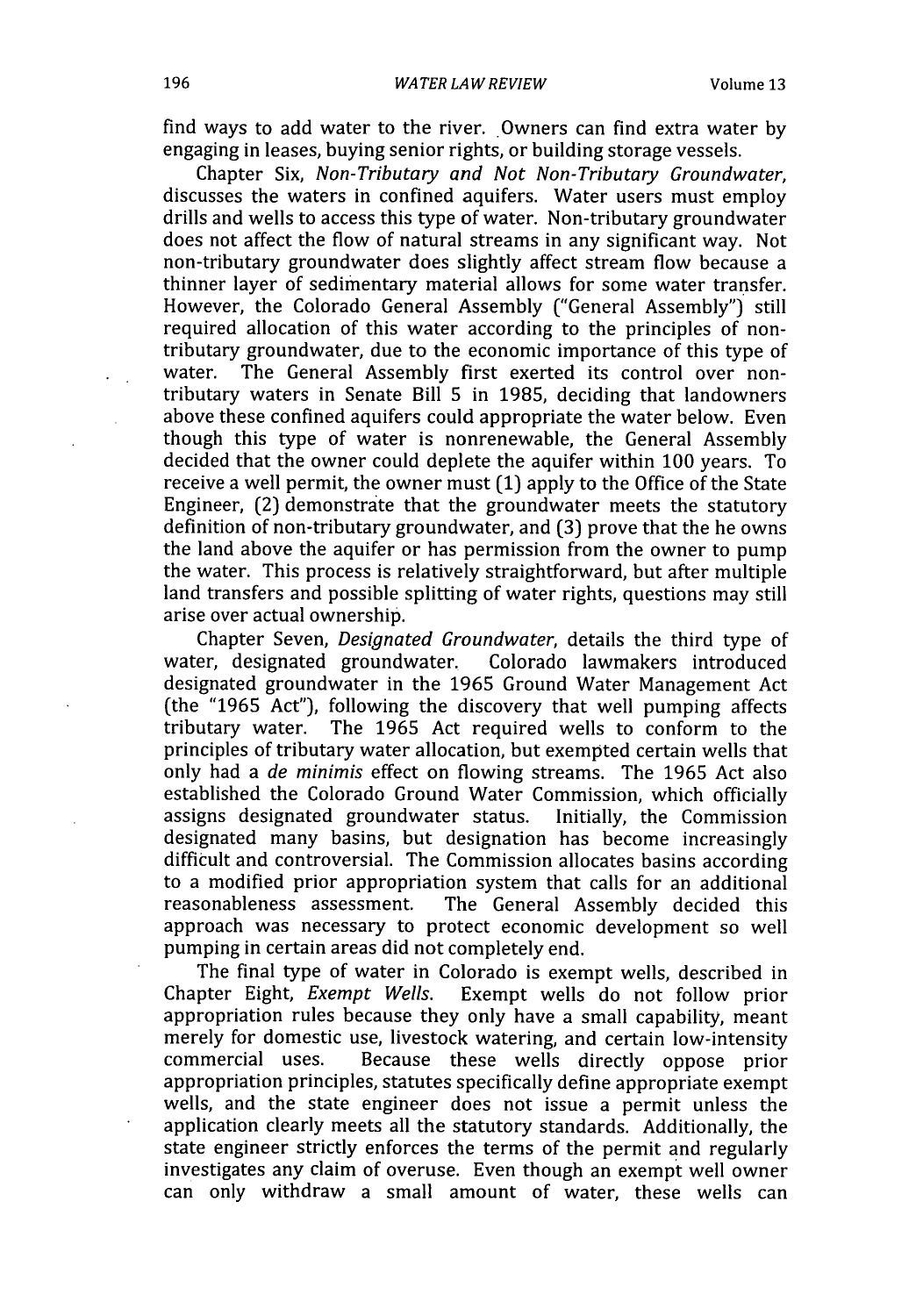considerably affect other water users because there are a large number of these wells.

Chapter Nine, *River Administration,* details the agencies and principal personnel that administer water law procedures. Colorado was the first state to have public administrators control water rights. The General Assembly divided the state into water divisions. A division engineer controls each water division, maintains a record of all water rights in his or her division, and is responsible for the division's water commissioners. Water commissioners closely watch the river conditions and all the diversions in his or her district. If a water right holder experiences an insufficient water supply, he or she alerts the water commissioner. The commissioner assesses the claim and can issue a call date, requiring junior users to cease diverting.

Chapter Ten, *Water Entities,* details seven different types of organizations that have been imperative in Colorado's history by managing and constructing large diversion projects. In fact, similar entities date back to the Anasazis' efforts to build a shared diversion and storage plan at Mummy Lake. In the 1800's, water users created mutual ditch companies, the first type of modern water entity to develop, preserve, and deliver irrigation water to users. Mutual ditch companies have a corporate structure, with bylaws, articles of incorporation, and a board of directors, where water permit-holders are the shareholders. Permit-holders remain the true owners of the water rights. The second type of entity, a lateral ditch company, is similar in organization and operation, but operates on a smaller scale. Typically, mutual ditch companies deliver water only to a headgate, and a lateral ditch company will pick up the diversion process with smaller ditches.

The government can form an irrigation district, following a petition by landowners for a district to plan and manage large irrigation projects. District courts can create a similar entity, a water conservancy district. Water conservancy districts can organize a wider body of water concerns, including the administration of water projects, water quality control, water education, and water distribution, and can also tax and issue bonds. The General Assembly can create a large-scale water conservation district to control water supply in a large geographic area. While many water conservancy districts exist, Colorado only operates four water conservation districts. A Title 32 Special District, typically a municipality, forms to perform a specific task, such the development of a reservoir or the creation of a water treatment facility. Finally, junior permit holders recently began to form augmentation plan groups to help each other when the group can no longer pump water.

Chapter Eleven, *Water Rights in the Marketplace,* summarizes basic economic principles that affect water rights and details the essential steps to purchase a water right. Because the prior appropriation system allows for the sale of water rights, water is a valuable commodity, subject to traditional economic principles of supply and demand. Thus, in over-appropriated streams, the value of a water right is extremely high. However, a market based only on supply and demand does not account for some beneficial activities, such as environmental quality.